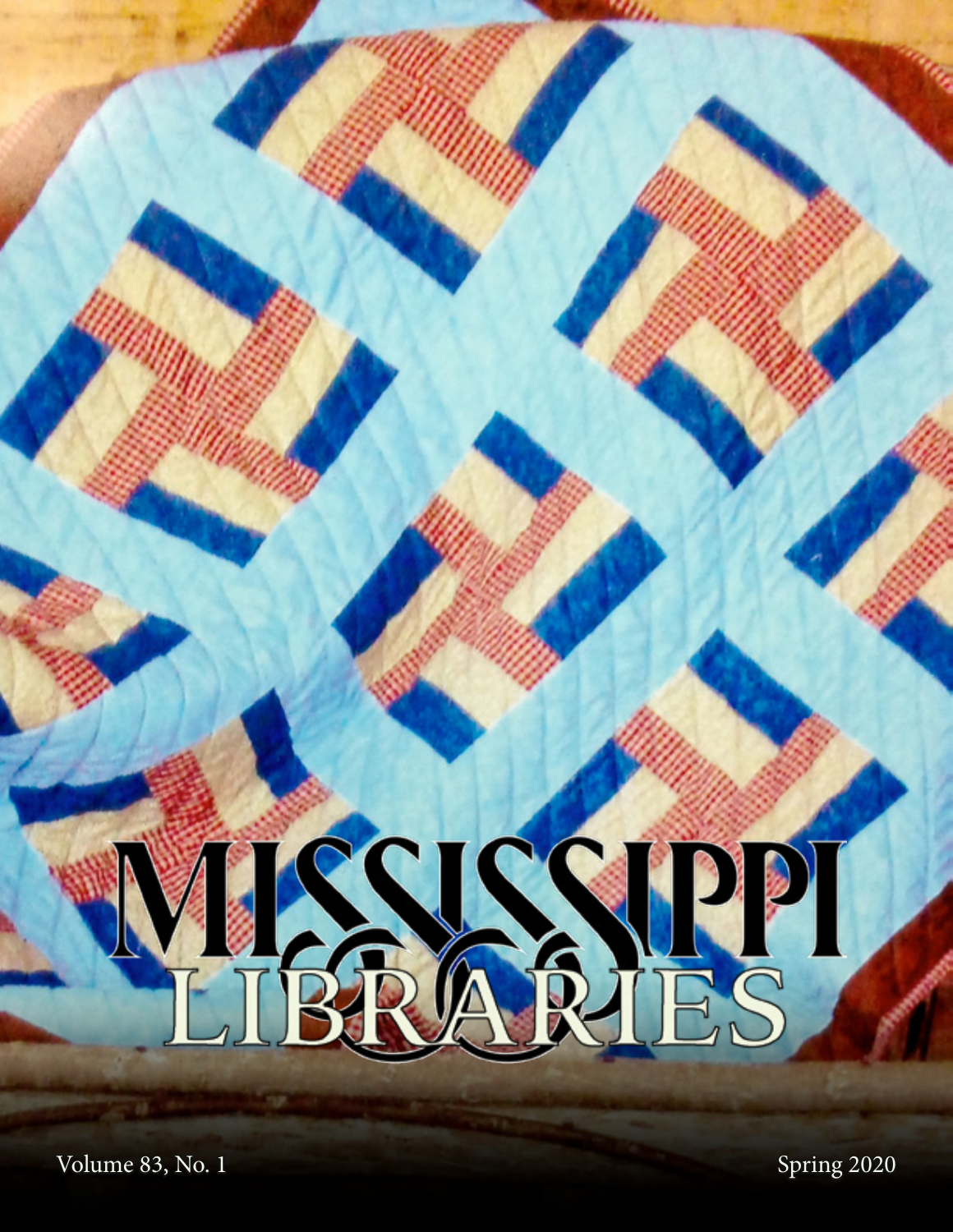## **A Quarterly Publication of the Mississippi Library Association ©2020**

## **Editorial Staff**

**Editor** Tina Harry Catalog & Asst. Automation Librarian The University of Mississippi [tharry@olemiss.edu](mailto:tharry@olemiss.edu)

**Assistant Editor** Tracy Carr Library Services Bureau Director Mississippi Library Commission [tcarr@mlc.lib.ms.us](mailto:tcarr@mlc.lib.ms.us)

**Copy Editor** Audrey Beach Resource Librarian Mississippi Delta Community College [beachgirl1796@gmail.com](mailto:beachgirl1796@gmail.com)

**News Reporter** Hali Black First Year Experience Librarian University of Southern Mississippi [Hali.Black@usm.edu](mailto:Hali.Black@usm.edu)

**Book Review Editor** Michele Frasier-Robinson Education and Human Sciences Librarian University of Southern Mississippi [susan.frasierrobinson@usm.edu](mailto:susan.frasierrobinson@usm.edu)

#### **MLA Reporter**

Janessa Ullendorf Circulation/Media Specialist Univeristy of Southern Mississippi Gulf Coas[t](mailto:Adrienne.McPhaul@usm.edu ) [Janessa.Ullendorf@usm.edu](mailto:Janessa.Ullendorf@usm.edu)

**Indexer** Kristin Rogers Electronic Resources & Discovery Librarian The University of Mississippi [kerogers@olemiss.edu](mailto:kerogers@olemiss.edu)

| <b>CONTRANTO</b>               |  |
|--------------------------------|--|
|                                |  |
|                                |  |
| Jamie Stanfield                |  |
| Jason Cantu                    |  |
| Jordan Roberts                 |  |
|                                |  |
| Teresa S. Welsh                |  |
|                                |  |
| Tonja Johnson                  |  |
|                                |  |
|                                |  |
|                                |  |
| The Barrens                    |  |
| <b>What Would Elvis Think?</b> |  |
|                                |  |

Contants

On the cover: *Baby Quilt* by Libby Thornton, Bay Springs Municipal Library, East MS Regional Library

*Mississippi Libraries* is a quarterly, open access publication of the Mississippi Library Association (MLA). The articles, reports, and features herein represent viewpoints of their respective authors and are not necessarily the official options of the Association.

In order to assure the widest possible audience for the works published in *Mississippi Libraries*, the work is added, by contractual agreement, to one or more EBSCO Publishing databases. *Mississippi Libraries* is also indexed in *Library Literature* and *Information Science Abstracts*.

For more informaton, visit<http://misslib.org/publications>

#### **ISSN 0194-388X**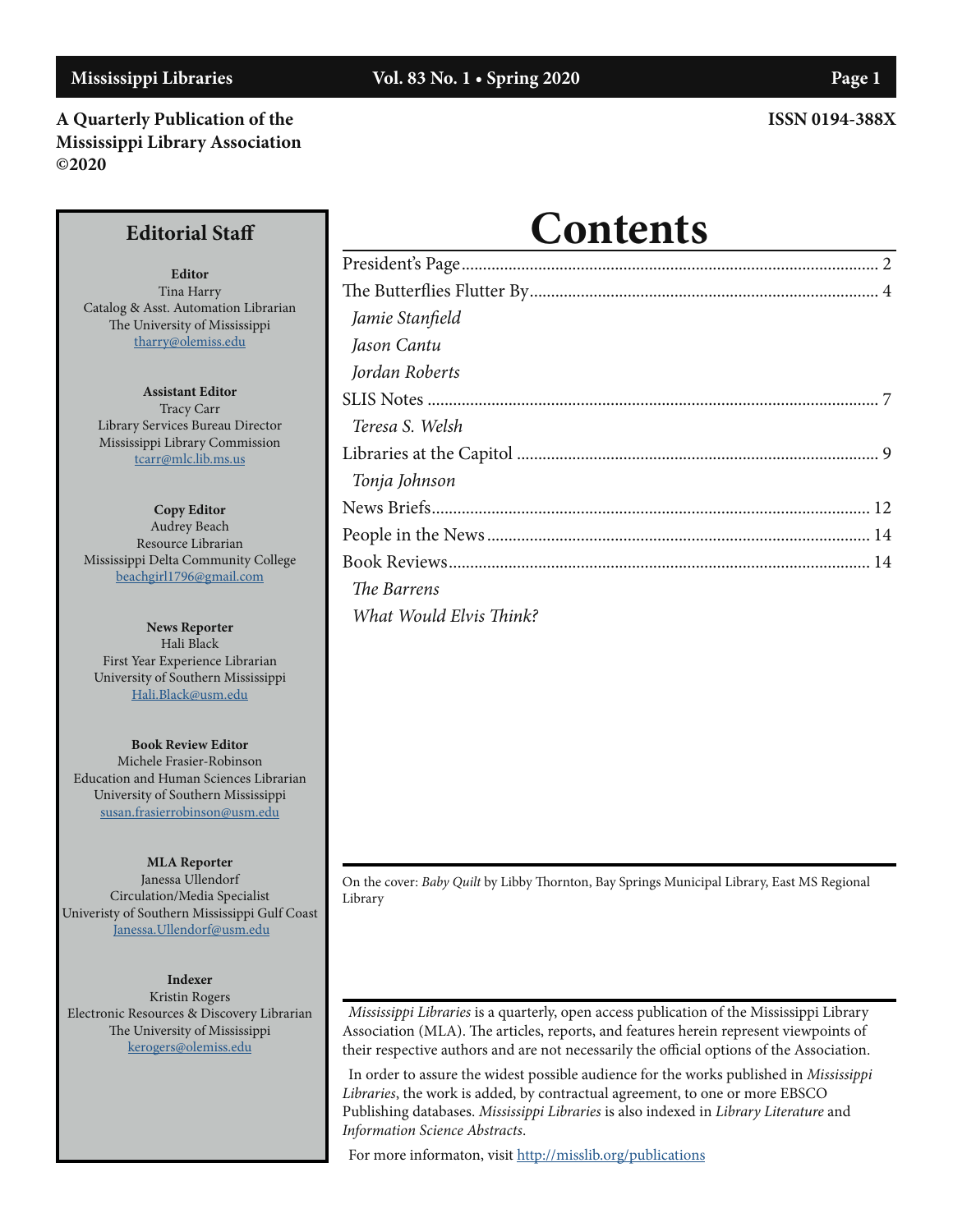#### **President** Mary Beth Applin District Dean of Learning Resources Hinds Community College

#### **Vice-President**

Mara Polk Director Central Miss. Regional Library System

#### **Secretary**

Tamara Blackwell Reference Services Bolivar Library System

#### **Treasurer**

Lori Barnes Library Director Jackson-George Regional Library System

#### **Immediate Past President**

Sarah Crisler-Ruskey Director Harrison County Public Library System

#### **ALA Councilor**

Meredith Wickham Director First Regional Library System

#### **SELA Councilor**

Ashley S. Dees Research & Instruction Librarian University of Mississippi Libraries

#### **Section Chairs**

**Association of College and Research Libraries (ACRL) Section Chair** Kristy Bariola

**Public Library Section Chair** Phillip Carter

**School Library Section Chair** Angela Mullins

**Special Libraries Section Chairs** Stephen Parks

**Trustees Section Chair** Rickey Jones

For more information, visit: <http://misslib.org/Executive-Board>

# <span id="page-2-0"></span>**2020 Executive Board President's Page**

Happy spring to everyone and welcome to new members of our association! MLA board and membership have been busy this year with a variety of projects. The 2020 *MLA Advocacy Campaign* kicked off this spring and has been active with librarians and staff from all over the state participating in forays to the state capitol and visits, phone calls and messages to legislators. This year's legislative advocacy campaign is an effort to ask lawmakers to 1) provide level funding for the Mississippi Library Commission (MLC), 2) fully fund MAGNO-LIA at \$1,350,000, 3) provide the MLC with an additional \$395,000 to their budget to offset the loss of federal funds from the IMLS, and 4) provide a 10% increase (\$330,000) to the Personnel Incentive Grant which provides funds to help hire and retain qualified public library professionals. This year's legislative campaign was organized by Tonja Johnson, Executive Director of Madison County Library System, and was themed "Libraries Change Lives." The campaign included photo opportunities for lawmakers with their constituents in front of giant postcards of oversized library cards. These cards contained stories from community members of how the library "Changed Their Lives." Library supporters were provided an additional opportunity to gather at the Mississippi State Capitol on February 5th for MLA's *Library Action Day*. Libraries from around the state set up exhibits in the rotunda of the Capitol highlighting some of the wonderful library programs and services provided by their libraries.



*Library Action Day* was recognized in the House and Senate that day and goodie bags were assembled and distributed to all of the legislators to help keep Mississippi libraries on their minds. Legislative visits will continue through March 18th, including *Mississippi Library Commission Day* at the Capitol on March 10th. Thanks to Tonja Johnson, Hulen Bivens, Paula Bass, Mississippi libraries and their wonderful staff and volunteers who make our *Advocacy Campaign* possible.

In addition to advocating on behalf of the public libraries in our state this year, the association is advocating on behalf of K-12 libraries. In 2012, the Mississippi Department of Education (MDE) removed a vital standard that assured adequate budget funding for public school libraries. Since then, many school libraries across the state have seen significant cuts in library funding. For a school library to have a collection of books that is balanced, diverse, and updated, as well as computers and other technology that meets the needs of students, teachers, parents, and the school's curriculum, school librarians must have adequate, consistent, and sustained funding. Therefore,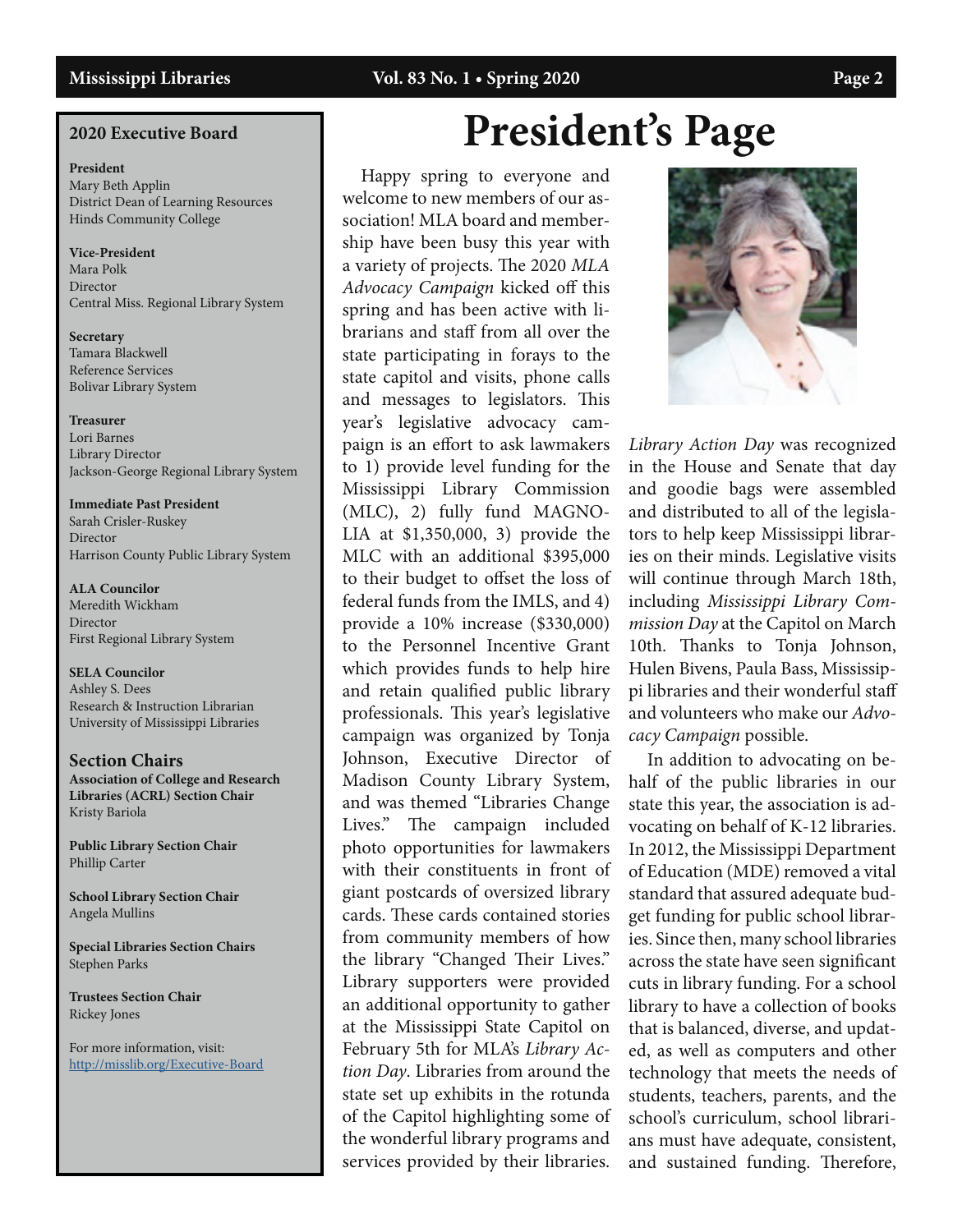MLA has begun a letter campaign to ask the legislature to require that MDE reinstate standardized funding that ensures EVERY school library receives adequate and sustained funding to achieve the vision established by the MDE to provide a world-class educational system in Mississippi.

On the national level, the American Library Association (ALA) held its *Advocacy Fly-in* February 10 and 11 and invited chapter presidents from around the country to participate in advocacy training. After the training, participants were scheduled meetings with congressional members and/or their staff. I attended on behalf of MLA and met with aides of Senators Wicker and Hyde-Smith as well as staff from Representative Thompson's office. We discussed the important role libraries play in the communities in this state and I encouraged their support of 1) increasing funding to the Institute for Museums and Library Services from \$189.3 mil to \$206.3 mil, and 2) increasing the Innovated Approaches to Literacy funding from

\$27 mil to \$30 mil. Both of these federally funded programs provide dollars to our public and school libraries for technology initiatives, literacy programs and professional development. On May 4-5, a few MLA officers will participate in another ALA initiative in Washington, D.C. - *National Library Legislative Day* to again advocate for this funding before the budget is finalized.

As part of these legislative pushes, MLA has updated its Advocacy web page. New to the page are important facts about Mississippi public libraries, school libraries, and MAGNO-LIA. In addition, the page provides details on the issues MLA is advocating for on behalf of libraries and library professionals across the state. Most importantly, the page provides MLA members and community constituents with a simple way to contact their state or national legislators to encourage them to support funding for their libraries. Utilizing the ALA provided *CQ Engage*  software, constituents can quickly send letters and/or twitter messages on specific issues to their elected officials. Please check out our Advocacy page and support funding priorities for your libraries by writing your congressman/woman today <http://www.misslib.org/advocacy>.

National Library Week (NLW) is April 19-25 with the theme "Find Your Place at the Library." MLA has a new NLW coordinator this year named Tori Hopper. Tori is the Children's Services and Programming Coordinator for Columbus-Lowndes Public Library and she is actively working to put together NLW posters, activities and other materials for MLA members to use for their festivities. Though Tori will be sharing those soon, please contact Tori if you need materials, information or have some ideas you'd like to share.

As always, I appreciate all of the volunteers who continue to make the library association a success and all the members of the libraries across the state – academic, school, public and special – that serve our communities and help them be better places to live, learn and grow. Elections for MLA office will be held this March/April. Be sure to vote!



## **To join MLA, or to renew your membership:**

**<http://misslib.org/membership> 2020 MLA Executive Board Minutes: <http://misslib.org/page-1860567>**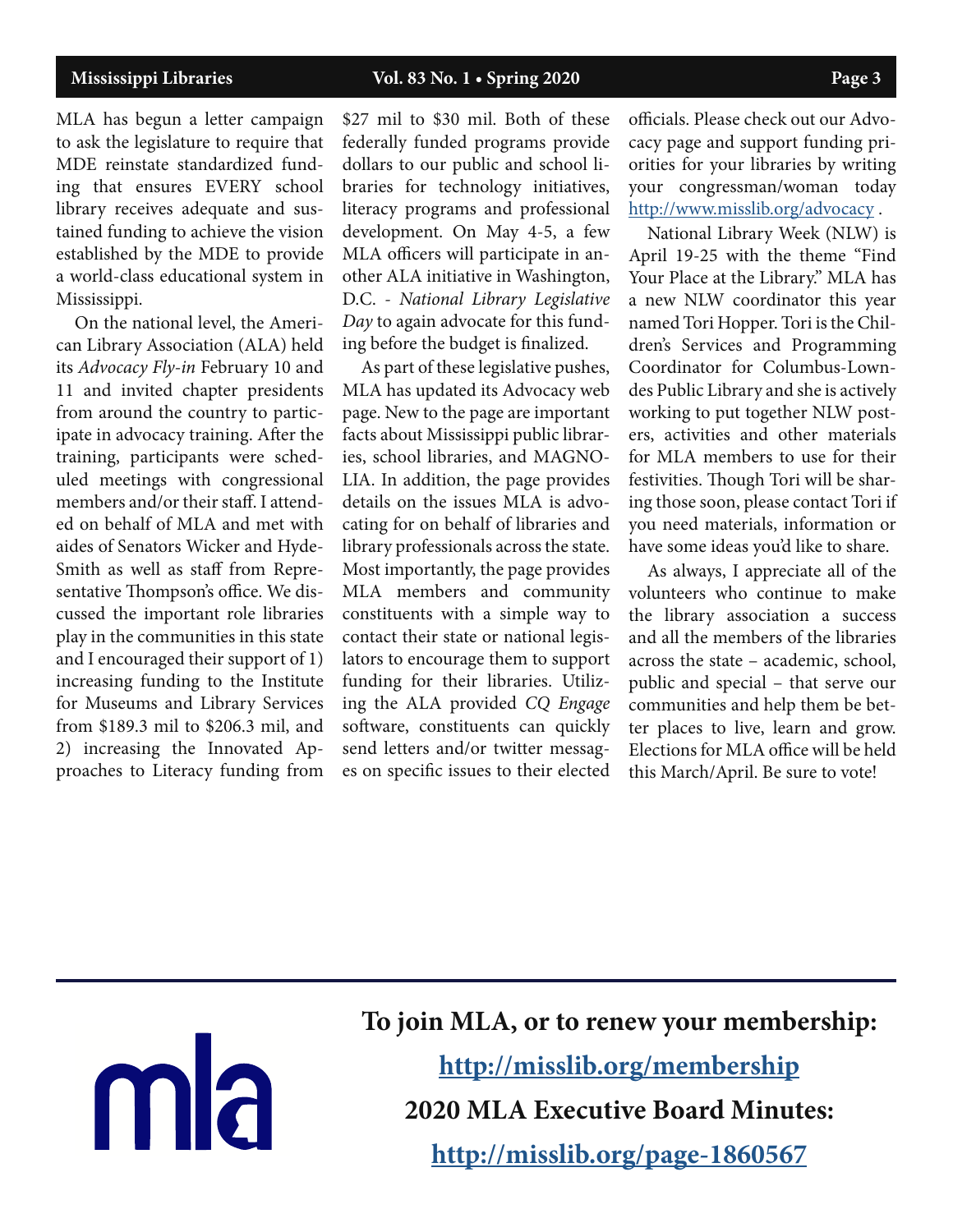# **The Butterflies Flutter By**

## <span id="page-4-0"></span>*at the University of Southern Mississippi's Gulf Park Campus Colossal Waystation*

**Jamie Stanfield**

*Science, Nursing & Health Librarian* **Jason Cantu** *Architect & Space Planner for the Gulf Park Campus* **Jordan Roberts**

*Graduate Student*

*University of Southern Mississippi*

Each year, monarch butterflies migrate south from Southeastern Canada and portions of the Northeastern United States through the Gulf Coast states to Mexico, following the warmer climates as winter begins. Each spring, monarchs return to the Gulf Coast states, where they lay eggs in milkweed plants, native plants to these states. The larvae grow, hatch, and depend on milkweed for shelter and nutrients for growth. Adult butterflies depend on nectar plants for food, and while some forms of milkweed bloom flowers, there are many other nectar plants native to Mississippi adult monarchs use for nourishment. In the Gulf Coast states, monarch populations are suffering due to industrialization and agricultural expansions which remove the milkweed, necessary for monarch sustainability. Cities across Mississippi, and other southern states, mow or pull native milkweed in favor of other landscape designs. Because monarch lay their eggs on milkweed and larvae must eat it to survive, the decimation of Mississippi's milkweed has effectively devastated the monarch population. Additionally, the use of herbicides and pesticides on the remaining monarch friendly plants hinders healthy larvae and subsequent butterfly growth, if the caterpillar hatches at all.

 In July of 2018, University of Southern Miss graduate student and library assistant Jordan Roberts approached Jamie Stanfield, Science, Nursing and Health Librarian at the Gulf Coast Library, about creating a small monarch butterfly garden and waystation just outside of the library. Their first plan was to gauge student, staff, and faculty interest. Did people want a butterfly garden on campus? Would it be of value to students? To find out about student interest, Roberts and Stanfield reached out to organizations such as Beta Iota Omicron, known as the BIO Club. The BIO Club promote ecological and biological issues affecting our communities. The Student Government Association also became involved. These organizations spoke with students across campus. They found out that many students liked the idea of having a butterfly garden, with a walkway and benches allowing for student relaxation in the garden areas. Roberts and Stanfield also spoke with students, faculty, and staff. They found faculty expressed interest in possible research opportunities for students that could arise with this project, including the Vice Provost at Gulf Park.

Roberts and Stanfield understood the costs associated with a project like this and decided to apply for a grant to assist with these costs. Roberts and Stanfield met with the Gulf Park Physical Plant Director Pam Smith and Architect & Space Planner for the Gulf Park Campus, Jason Cantu, to pitch their idea for the project. They discussed the letters of support obtained from student organizations, other students and university faculty to show student and university employee interest. They discussed plans to apply for a grant from the Southern Miss Fund to fund the project. Smith and Cantu expressed interest in a monarch garden and waystation and offered generous assistance. With revised locations for the butterfly garden, Roberts and Stanfield submitted the grant.

Though it initially came as a disappointment when Stanfield and Roberts found out they did not receive the grant, the Gulf Park Physical Plant offered to help fund the project by replanting existing beds with organic plants and maintain the beds without the use of herbicides or pesticides, which can retard or kill growing larvae. The revised plans took a small butterfly garden project to a colossal monarch waystation, providing thousands of square feet as a monarch refuge and reproduction grounds. Through further collaboration with faculty from biology and geography, because a monarch waystation holds the potential for original research by both graduate and undergraduate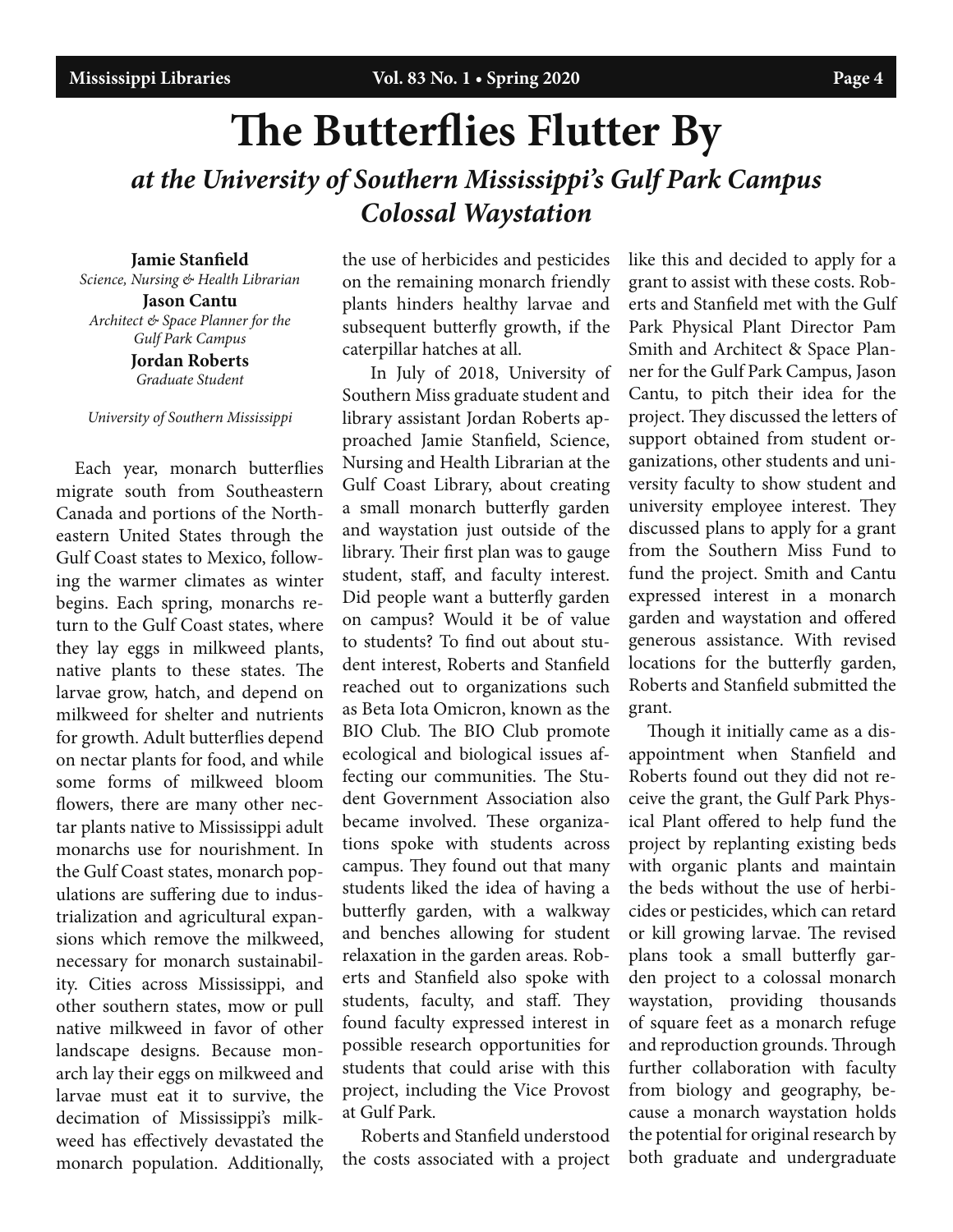students and organizations across campus, Roberts and Stanfield organized the University of Southern Miss Planting Committee (hereafter USMPC).

The USMPC created by-laws and became a standing committee on the campus. Equal representation was a high priority to Roberts and Stanfield, so the committee has equal representation from 3 faculty, 3 students and 3 staff members. The USMPC created social media accounts to maximize exposure and engage not only university folks, but those in the community. The vision of the committee was inclusion. They sought to develop many unique waystation areas across the 52-acre campus, inviting both the USM community and everyone in the surrounding communities, including tourists.

Committee representatives met with university and student organizations to create events giving all involved a sense of ownership and a stake in the success of the waystation. For example, Monarch Madness, held in spring 2019 for the first time, invited everyone to meet at the greenhouse to plant organic flowers, plants, and shrubs across campus in freshly prepared beds. These plants, carefully designed by Jason Cantu, accommodate the life cycle of not only the monarch butterfly but other butterflies and pollinators as well. The first Monarch Madness was a huge success. Nurseries donated organic plants, biologists grew over 100 milkweed seedlings to plant, and physical plant landscape specialists prepared the beds using no chemicals at all. These beds are not only organic and will remain free of herbicides and pesticides, but



*Photograph by Jason Cantu*

contain truly beautiful native plants, shrubs, and flowers.

Further flower and plant bed reorganization followed as Cantu created plans designed to certify over 16,800 square feet of organic beds certified by monarch waystation organizations. Dwarf Holly, Gold Blood Flower Milkweed, and Blackeyed Susan are just a few of the many plants in strategically designed beds with the life cycle and migration path of the monarch butterfly in mind. With this feat, the Gulf Park campus became one of the largest monarch waystations in the state, the largest on the Mississippi Coast, and achieved Monarch Waystation status/certification with Monarch Watch and the North American Butterfly Association.

Creating a small monarch waystation is not difficult. In fact, libraries across Mississippi might find all aspects of their community members interested in designing, creating, and maintaining a dedicated area. Creating planting or landscaping events at the library can be fun, and participants feel they are stakeholders. Nurseries will often donate seeds and sometimes plants in support of such endeavors to help maintain the ecological balance. For school and public libraries, children can plant seeds in cups as part of an activity, or perhaps during a reading program about nature. In academic libraries, biology labs may incorporate planting seeds as part of lab assignments. Once seedlings are ready to plant, family planting days are a fun way to give all ages a sense of pride, and they become stakeholders in their libraries and often become stronger advocates for the library. Monarch Maintenance is a day designed to hand weed and do needed maintenance to the gardens. Families, students, faculty, and just about anyone in the community can easily assist. The ideas for involving library patrons are unlimited.

To illustrate an example of a small monarch friendly garden, notice the Lofty Return plans created by Jason Cantu for the Gulf Park monarch beds. Select an outdoor area that receives at least six to eight hours of sunlight near areas with small trees or large shrubs. When selecting plants, choose a variety of native species that will bloom throughout the growing season (both annual and perennial) plants. Focus on plants that will support every stage of the butterfly's life cycle. Monarchs will lay their eggs on a single milkweed plant that they will eat during the larval stage. Once Monarchs emerge from the pupa stage, they will dine on nectar plants within the butterfly garden.

Regarding plant spacing, place colorful host and nectar-rich plants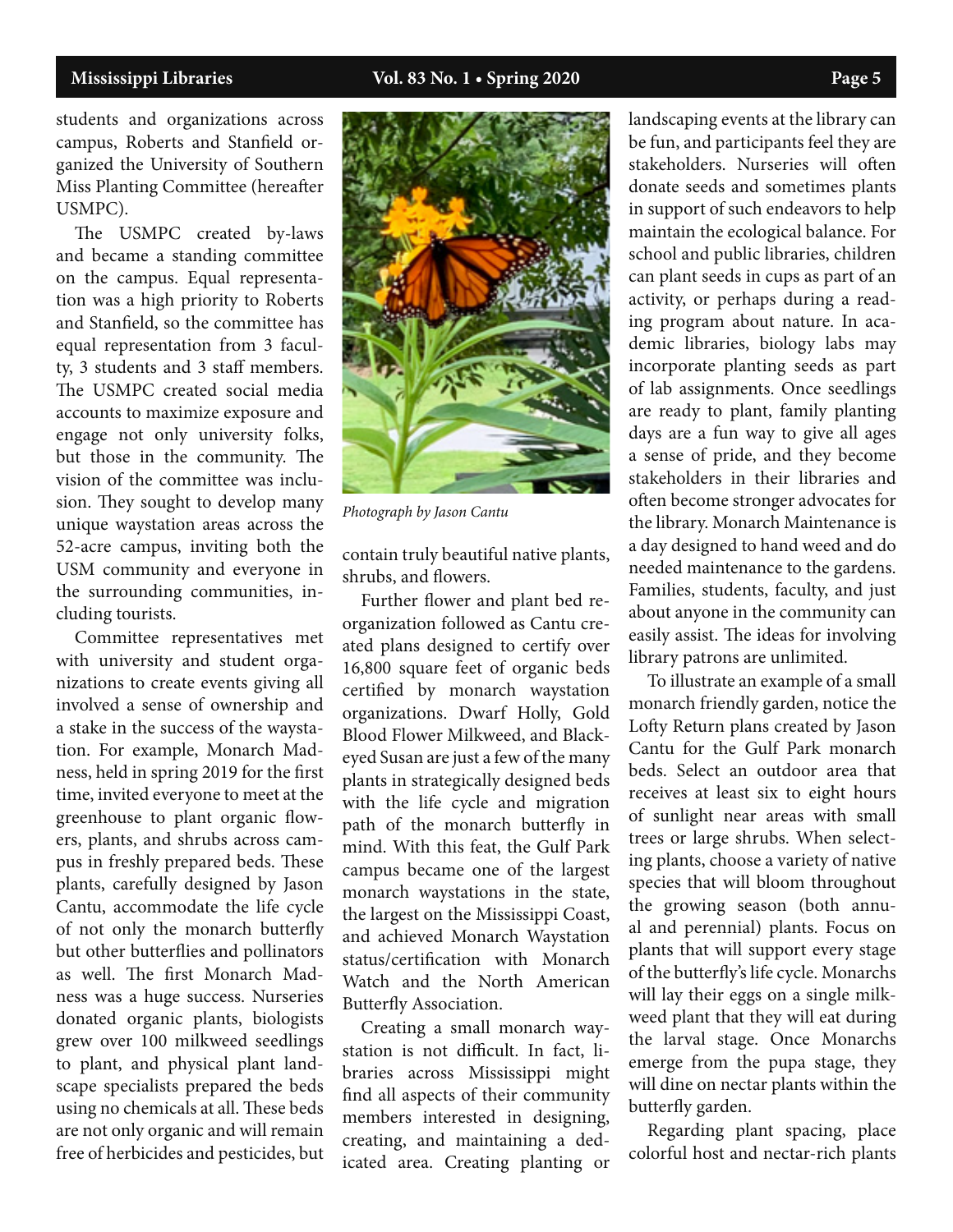close enough to each other to provide the larva with some protection, but far enough apart to prevent overcrowding. Place taller plants at the back of the garden and start adding smaller plants toward the front or at garden edges. Including shrubs may also help, as they can offer shelter as well as food for the caterpillars. Again, avoid pesticides and herbicides that will harm the butterflies and host plants. Should you need to control pests, hand-pick the pests, or make your garden attractive to pest predators like ladybugs and birds. To reduce weeds in your garden, include a layer of mulch that will also help with keeping your butterfly garden moist.

Monarch watch events are especially fascinating when thousands of butterflies migrate through the area. Organizations across the coast create monarch centered library parties, events and other activities. A startup garden requires a sunlit area, a few plants, a few shrubs butterflies can hide in, some eager hands, and a small outdoor space. Many items may be donated or purchased at discount prices. The cost of creating a library monarch waystation can be surprisingly low. However, the payoff in terms of patron participation and recognizing they are stakeholders in their library is genuinely priceless.

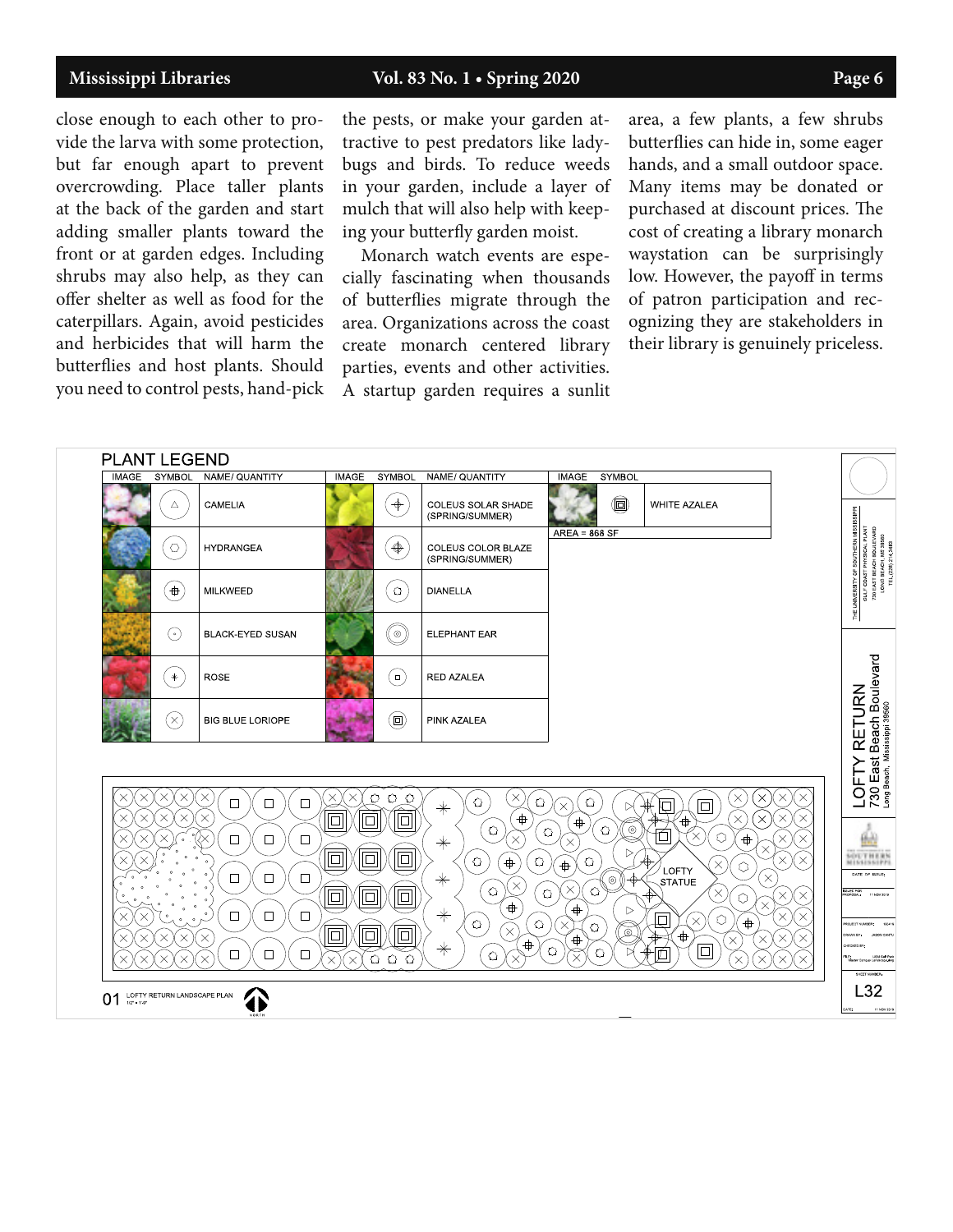#### **Teresa S. Welsh**

<span id="page-7-0"></span> *Professor and Director School of Library and Information Science The University of Southern Mississippi*

Greetings, dear scholars. Have you ever conducted a collection analysis? There are two basic types of analyses - *materials-centered*, such as determining how many materials in a collection support a particular curriculum i.e. collection strength (White, 2008), or *use-centered* such as analysis of circulation statistics to determine items that were most and least checked-out (Crowley-Low, 2002).

Ciszek and Young (2010) sub-divides these two basic types of collection analysis into quantitative or qualitative methodology:

- 1. Collection-centered quantitative assessments such as those that compare one collection to another or to a list of recommended books or growth of the collection over time
- 2. Collection-centered qualitative assessments such as examination of the condition of items in a collection or a content analysis of a collection
- 3. User-centered quantitative assessments of *usage* such as circulation or citation statistics
- 4. User-centered qualitative assessments of user needs, experiences, and perceptions such as focus group or interviews.

Below are some examples of each type of collection analysis to inform and inspire you to conduct an analysis or assessment of your library's collection.

# **SLIS Notes**

## *1. Collection-Centered Quantitative Assessment*

• *Checklist method* - the researcher compares a portion of a library's collection to a curated list of titles covering the same subject (Nisonger, 2008). "A Collection Analysis of the African-American Poetry Holdings in the de Grummond Collection" (Heidelberg, 2013) used poet lists for the Harlem Renaissance and Black Arts Movement and found that the collection included all of the poets on the Harlem Renaissance list but only 48% of the poets on the Black Arts Movement list.

• *Comparative method* - "A Comparative Analysis of the Religious Non-Fiction Collections of a Public Library and a Christian Church Library" (Bolton, 2014) compared the non-fiction religious books in the collections of a public library versus a church library. The study found that the public library had seven times the number of religious non-fiction books than the church library.

### *2. Collection-Centered Qualitative Assessment*

• *Condition assessment* – "Condition Survey of the Circulating Collection: Cook Library, University of Southern Mississippi" (Reinke, 2013) assessed a random sample of books in a university collection for age, types and condition of cover material, types of physical damage, paper acidity level, and degree of paper brittleness. More than half the books in the study had some form of damage; about 80% contained acidic paper and 21% had already become embrittled.

• *Content analysis* – "A Content Analysis of Cinderella Illustrated Storybooks Housed in the de Grummond Collection" (Smith, 2012) found that 71 Cinderella illustrated storybooks in the collection included an animal helper character rather than a fairy godmother and most of those were classified as Asian or multicultural stories.

#### *3. User-Centered Quantitative Assessment*

• *Circulation analysis* - "Monograph Circulation Over a 15-Year Period in a Liberal Arts University" (Cheung, Chung, & Nesta, 2011) found that about one-third of book acquisitions in the study were not checked out and that circulation within the first few years of a book's acquisition was a good predictor of future circulation.

• *Citation analysis* - "Citation Analysis of Masters Theses as a Tool for Collection Development in Academic Libraries" (Gunasekera, 2013) analyzed the format, relative age, and journal titles cited by graduate students.

#### *4. User-Centered Qualitative Assessment*

"Beyond the Scanned Image: A Needs Assessment of Scholarly Users of Digital Collections" (Green & Courtney, 2015) analyzed interviews and qualitative responses from workshops to determine how digital collections were used and how they could be enhanced.

#### *Mixed Methodologies*

• *Citation analysis (user-centered quantitative) and surveys, interviews (user-centered qualitative)* - "Moving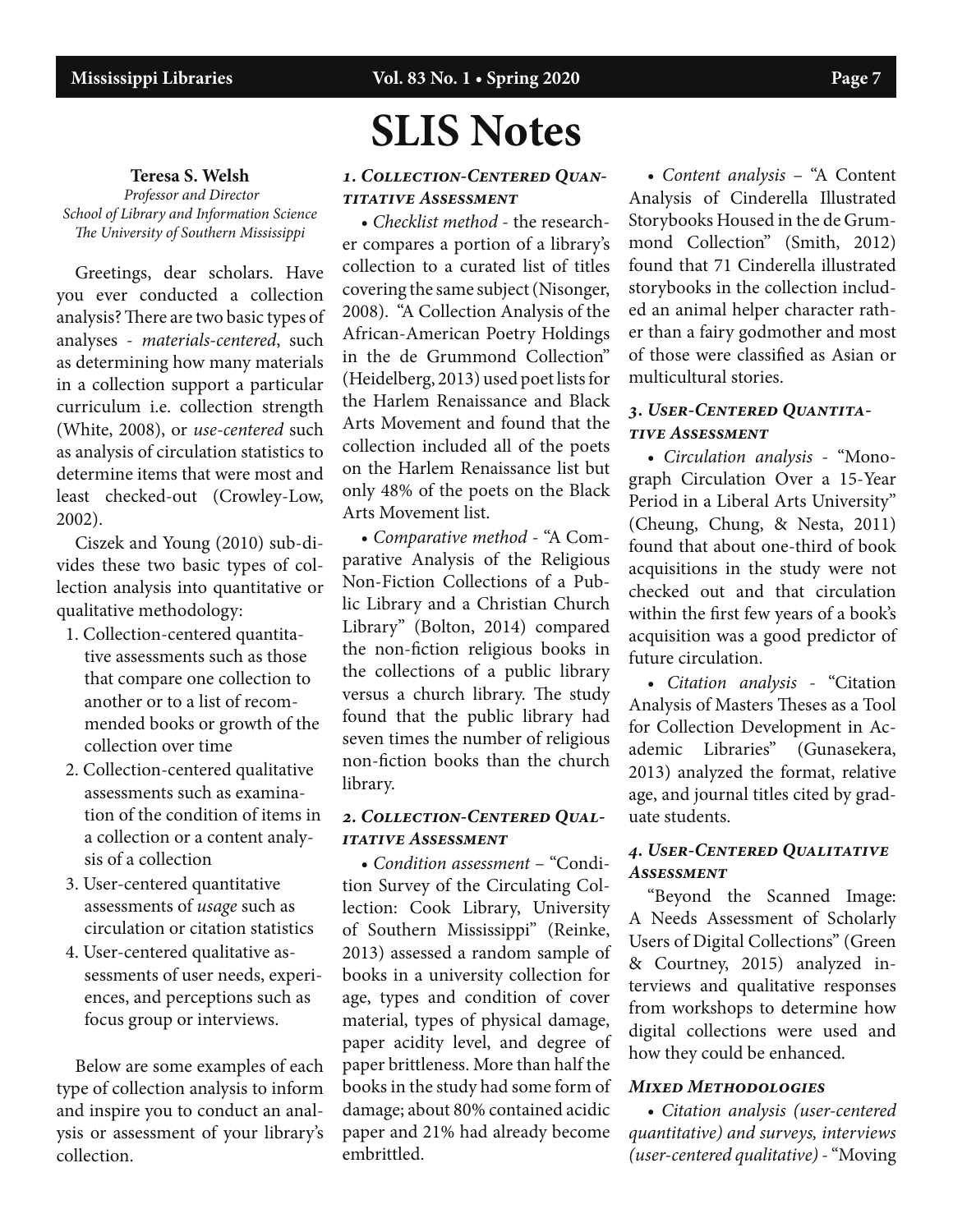Beyond Citation Analysis: How Surveys and Interviews Enhance, Enrich, and Expand Your Research Findings" (deVries, Kelly, & Storm, 2010) used citation analysis of faculty publications as well as faculty surveys and interviews to determine the effectiveness of library collections and services.

• *Citation analysis (user-centered quantitative) and collection analysis (collection-centered quantitative)* – "Serials Use in Post-Graduates' Dissertations of Pharmaceutical Sciences: Collection Building by Citation Analysis" (Nagaraja & Prashanth, 2015) analyzed a university library's resources cited by pharmaceutical science students in order to identify what frequently-cited sources were missing from the library's collection.

You may have noticed that the above articles, save the Bolton article (2014), focused on academic libraries or special collections. There are also articles that focus specifically on the collections of public and school libraries.

## **Public Library Collection Analysis**

• *Collection-centered quantitative comparative* - "An Evidence Based Methodology to Facilitate Public Library Non-fiction Collection Development (Kelly, 2015) used *World-Cat* collection data of eight public libraries' non-fiction holdings to compare against OCLC Conspectus subject categories to determine the strength of coverage of the libraries' collections.

• *Collection-centered quantitative checklist* - "An Assessment of Frequently Challenged LGBTQ Books in Alabama Public Libraries" (Sheffield, 2017) used the ALA

list of the top ten challenged books with LGBTQ content to determine the strength of the collections of those materials in public libraries in Alabama.

• *User-centered, quantitative* - "Accessing the Collection of a Large Public Library: An Analysis of OPAC Use" (Waller, 2010) is an analysis of transaction logs of users of the online catalog of a large public library.

## SCHOOL LIBRARY COLLEC**tion Analysis**

• *Collection-centered, quantitative and qualitative* - "Characters of Color: A Content Analysis of Picture Books in a Virgin Islands Elementary School Library" (Brissett, 2012) examined the geographic setting as well as the ethnicity of the main characters of storybooks in a school library collection then compared it with ethnicity of the student population.

• *Collection-centered quantitative and qualitative* – "Assessing the Graphic Novel Collections in Northeast Mississippi High Schools: A Collection Analysis" (Minor, 2016) examined the graphic novels in six high school library collections, including genre, gender of the main characters, as well as number (and percentage) of fiction and non-fiction graphic novels on YALSA's "Great Graphic Novels for Teens" lists.

Feedback and suggestions are welcome – send to [slis@usm.edu](mailto:slis@usm.edu) or [teresa.welsh@usm.edu](mailto:teresa.welsh@usm.edu) Visit [www.](http://www.usm.edu/slis) [usm.edu/slis](http://www.usm.edu/slis) for additional information, email [slis@usm.edu](mailto:slis@usm.edu) or call 601.266.4228 to speak with one of our great graduate assistants.

#### **Bibliography**

- Bolton, T.C. (2014). A comparative analysis of the religious non-fiction collections of a public library and a Christian church library. *SLIS Connecting*, 3(1): 47-68.
- Burke, M. & Vredevoogd, G. (2019). Let's get technical--holistic collection assessment. *Against the Grain*, 31(5), 94–95.
- Cheung, S., Chung, T., & Nesta, F. (2011). Monograph circulation over a 15-year period in a liberal arts university. *Library Management*, 32(6/7), 419–434.
- Ciszek, M., & Young, C. L. (2010). Diversity collection assessment in large academic libraries. *Collection Building*, 29(4), 154–161.
- Crawley-Low, J. V. (2002). Collection analysis techniques used to evaluate a graduate-level toxicology collection. *Journal of the Medical Library Association*, 90(3), 310–316.
- deVries, S., Kelly, R., & Storm, P. M. (2010). Moving beyond citation analysis: How surveys and interviews enhance, enrich, and expand your research findings. *College & Research Libraries*, 71(5), 456–466.
- Green, H. E., & Courtney, A. (2015). Beyond the scanned image: A needs assessment of scholarly users of digital collections. *College & Research Libraries*, 76(5), 690–707.
- Gunasekera, C. (2013). Citation analysis of masters' theses as a tool for collection cevelopment in academic libraries. *Journal of University Librarians Association of Sri Lanka*, 17(2), 96–111.
- Heidelberg, S. J. (2013). A collection analysis of the African-American poetry holdings in the de Grummond Collection. *SLIS Connecting*, 2(1), 43-56.
- Kelly, M. (2015). An evidence-based methodology to facilitate public library non-fiction collection development. *Evidence Based Library & Information Practice*, 10(4), 40–61.
- Minor, N. (2016). Assessing the graphic novel collections in Northeast Mississippi high schools: A collection analysis. *SLIS Connecting*, 5(1): 77-84.
- Nagaraja, A., & Prashanth, A. B. (2015). Serials use in post graduates' dissertations of pharmaceutical sciences: Collection building by citation analysis. *Collection Building*, 34(3), 94–101.
- Nisonger, T. E. (2008). Use of the checklist method for content evaluation of full-text databases: An investigation of two databases based on citations from two journals. *Library Resources & Technical Services*, 52(1), 4–17.
- Reinke, S. D. (2012). Condition survey of the circulating collection: Cook Library, University of Southern Mississippi. *SLIS Connecting*, 1(2): 14-36.
- Sheffield, S. (2017). An assessment of frequently challenged LGBTQ books in Alabama public libraries. *The Southeastern Librarian*, 65(2):1-14.
- Smith, K. (2012). A content analysis of Cinderella illustrated storybooks housed in the de Grummond Collection. *SLIS Connecting*, 1(1): 22-45.
- Waller V. Accessing the collection of a large public library: An analysis of OPAC use. LIBRES: *Library & Information Science Research Electronic Journal*,  $20(1):1-27.$
- White, H. (2008). Better than brief tests: Coverage power tests of collection strength, *College & Research Libraries*, 69(1), 155–174.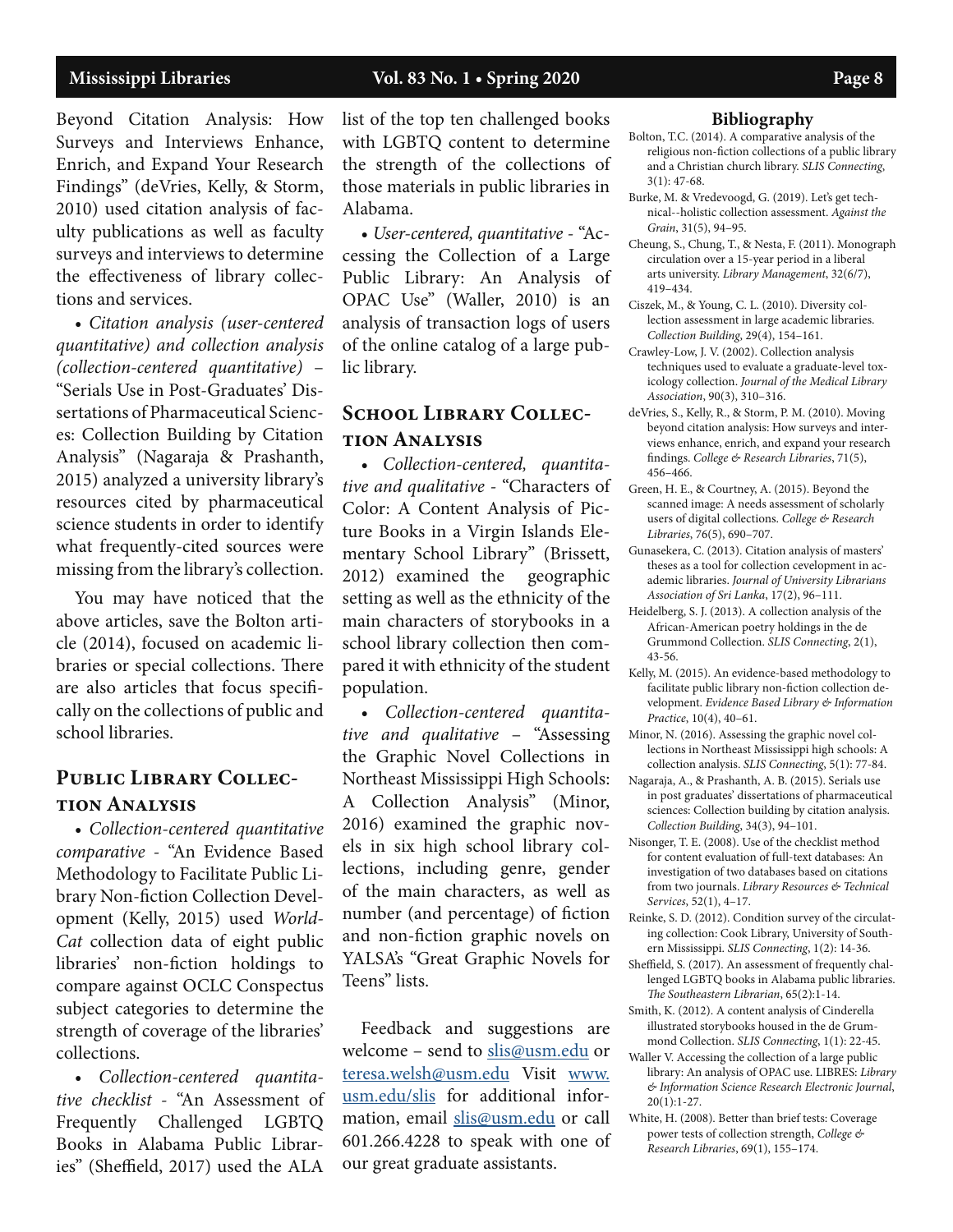# **Libraries at the Capitol**

#### <span id="page-9-0"></span>**Tonja Johnson** *MLA Legislative Chair*

On February 5, 2020, librarians from across the state gathered at the Capitol in Jackson to showcase the value and impact of Mississippi libraries. As part of the Mississippi Library Association's "Day at the Capitol" libraries staged a pop-up library highlighting computer and technology services, story time, teen STEM/STEAM programs as well as adult programming such as workforce development in the Capitol rotunda.

One section of the rotunda featured a "computer lab" with a 3D printer from Canton Public Library's Digital Innovation Lab. The printer produced Mississippi key chains while laptops displayed free services and resources including the MAGNOLIA databases, language learning softwares, SAT and ACT test prep and job skill development. Across the rotunda the Waynesboro-Wayne County Library discussed their award winning Laundry and Literacy program while the children's area featured a lively story time for local school children led by Jackson-George Regional Library System's Youth Services Director Bethany Carlisle and Youth Services Librarian Becky Bowen from the Madison County Library System followed by Harry Potter themed STEM/STEAM programming presented by youth services staff from the Jackson Hinds Library System.

Bethany Carlisle said, "Participating in the pop-up library at MLA Day at the capitol was a wonderful opportunity to showcase the

important work done in our libraries. While interacting with children in the youth services section, I was very encouraged to see so many state leaders engage with and discuss the work done in public libraries."

The event gave librarians and library supporters the opportunity to visit with legislators and discuss MLA's legislative agenda for 2021. Those asks are:

Level Funding for the Mississippi Library Commission plus:

•\$330,000 (10%) increase in the Personnel Incentive Grant (currently \$3,300,000)

•Additional \$350,000 for the MAGNOLIA databases for total fu ding of \$1,350,000

•\$395,000 to MLC to restore loss of Federal funds

Lori Barnes, Director of the Jackson-George Regional Library System summed up the day this way:

"I feel that setting up the pop-up library in the Capitol was not only very effective, but it allowed our elected officials to see firsthand the tremendous impact public libraries make on their constituents' lives every day. The truth is we do those things and so much more; our value is immeasurable when you consider the affect we have on the lives of Mississippians!"

Public libraries embody the values of democracy by offering free access to knowledge, and they play a crucial role in connecting people not only to a wide range of resources, but also to their communities and their best selves. Everyday, Mississippians find new skills, new information, culture, opportunity and so much more at their local library. Mississippi libraries truly change lives.

#### **Photograph captions, page 10**

**—◆—**

*1) Children particapte in activities in the pop-up childrens area.*

*2) Becky Bowen, Children's Librarian with Madison Public Library, reads Curious George assisted by Beverly Tarpley to a group of kids, February 5th at the Capital in Jackson, MS.*

*3) Children particapte in activities in the pop-up childrens area.*

*4) Becky Bowen, Children's Librarian with Madison Public Library, reads Curious George assisted by Beverly Tarpley to a group of kids, February 5th at the Capital in Jackson, MS.* 

*5)Bethany Carlisle, Youth Service Coordinator with Jackson George Regional Library sings along with Becky Bowen and Beverly Tarpley from Madison County Library System with a group of kids at the MLA Day at the Capital on February 5th.*

*Photographers:* **Braley Reed** *PIO/Asst. System Admin* **Evanne Flanders** *Special Needs Programming and Outreach Specialist*

*Madison County Library System*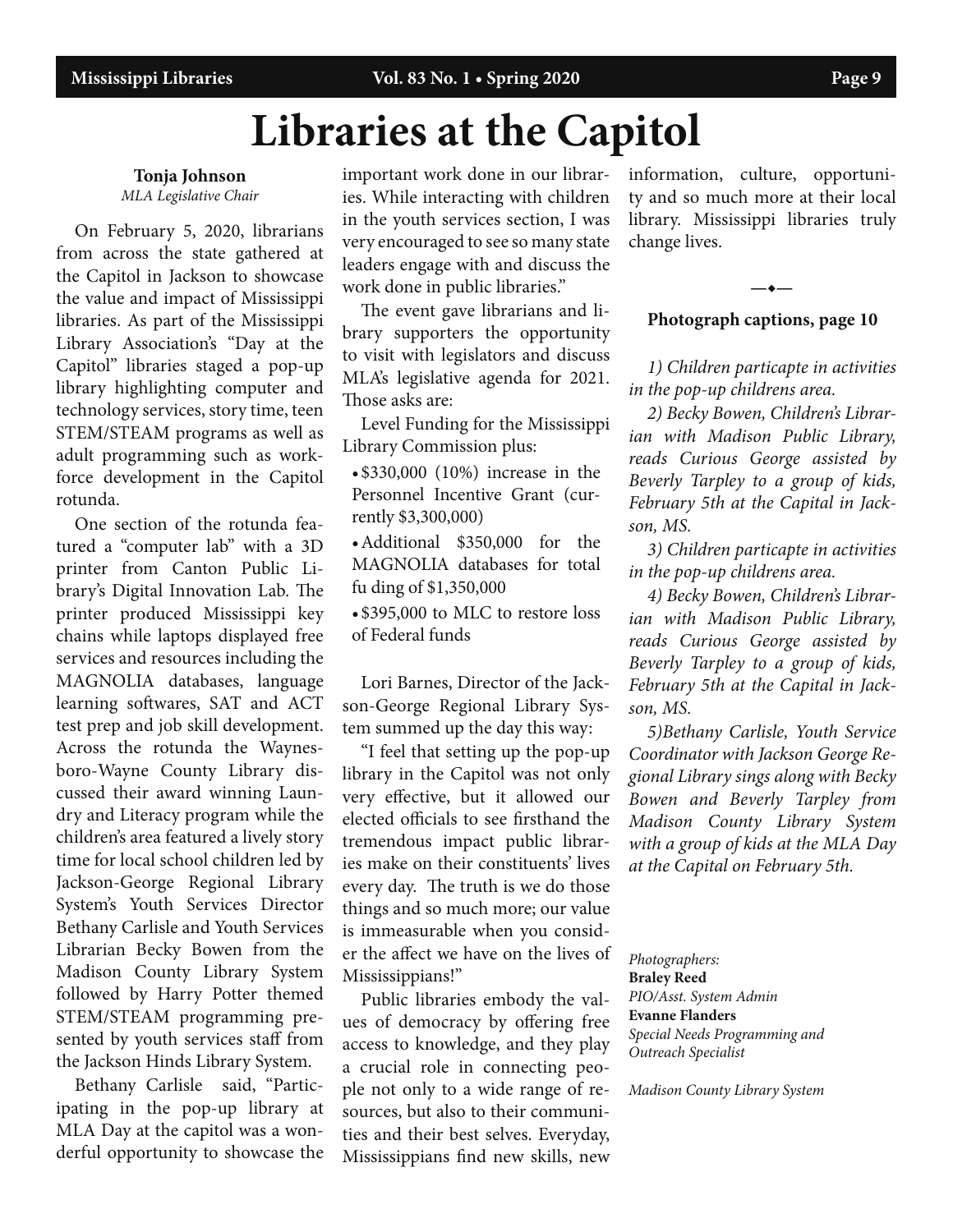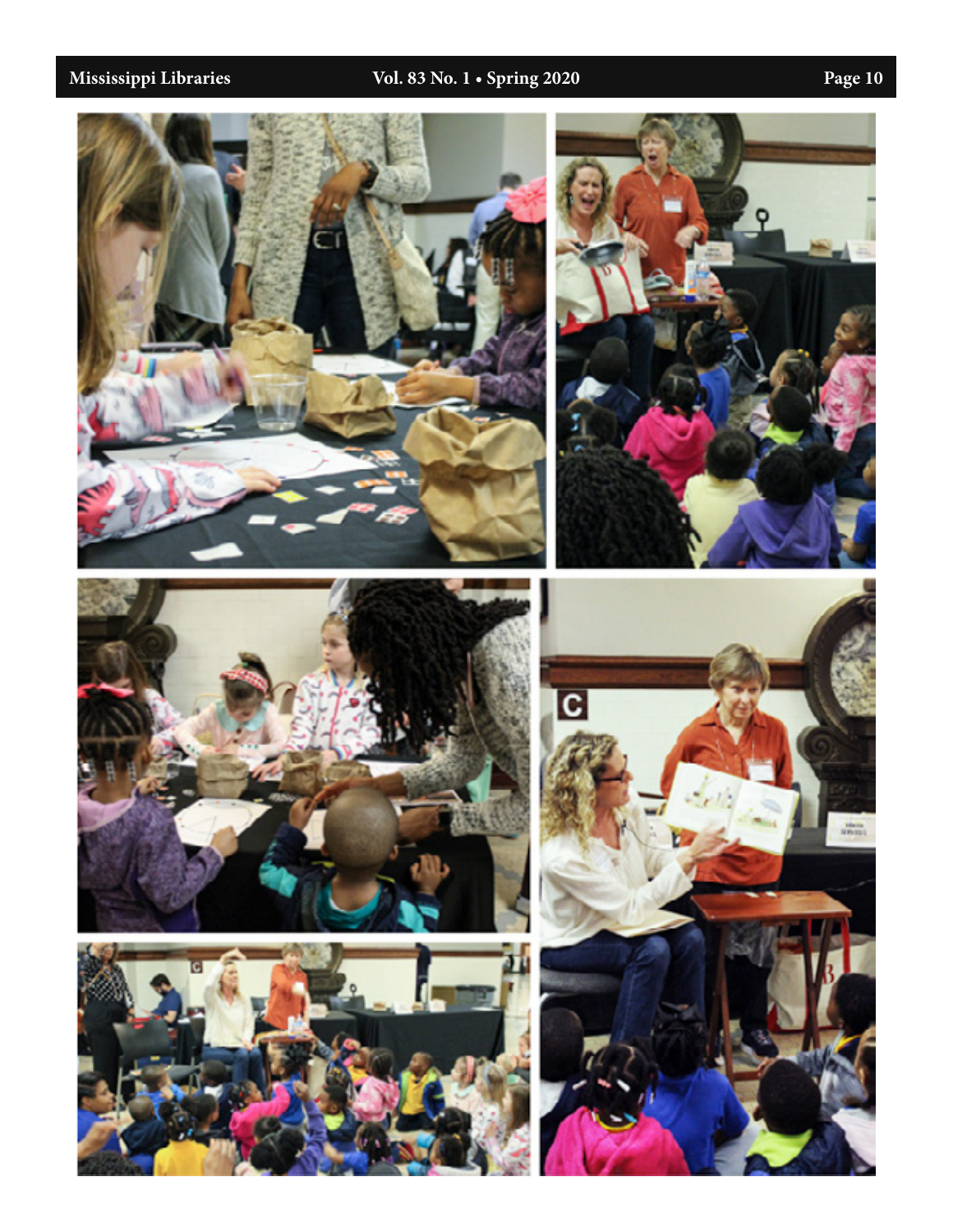

*1) Hulen Bivens, Mississippi Library Commission's Executive Director talking with Senator Sollie B. Norwood from District 29, Hinds County and Jenniffer Stephenson, new Assistant Director for Public Services, First Regional Library. 2) Magnolia information board.*

*3) Jill Ford, House Representative, speaks with Tonja Johnson, Director of the Madison County Library System, about the need for funding of the Personnel Incident Grant (PIG) to hire qualified staff at the library systems' in the state. 4) Greg Haney, House Representative, speaks with librarians.*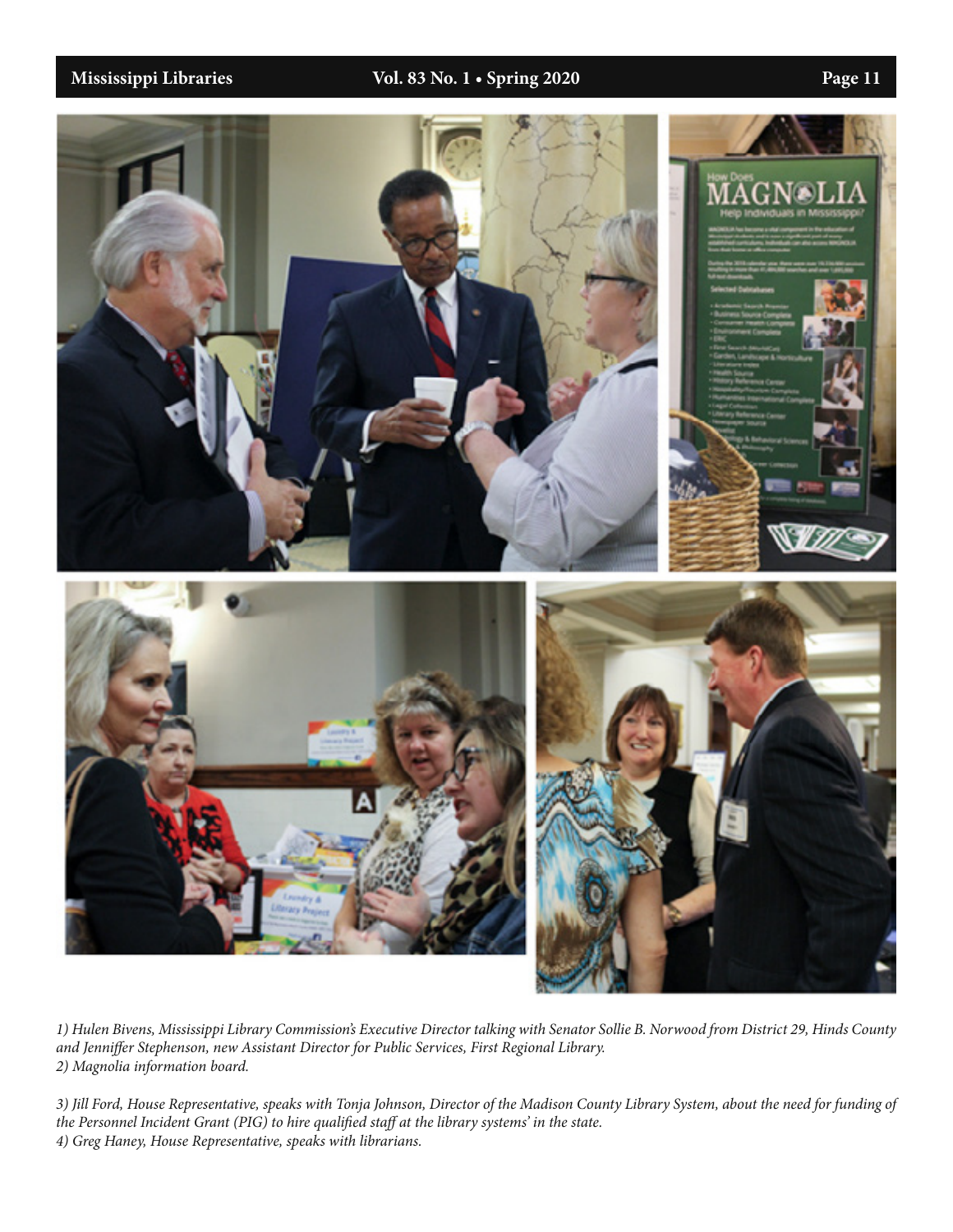# **News Briefs**

<span id="page-12-0"></span>**Hali Black** *First Year Experience Librarian University of Southern Mississippi*

#### **USM'S 2020 CHILDREN'S BOOK FESTIVAL, EZRA JACK KEATS AWARDS CEREMONY CANCELLED**

The steering committee for the upcoming 53rd annual Fay B. Kaigler Children's Book Festival regretfully informs you that the festival and all associated activities are cancelled.

Out of an abundance of caution and for the safety of festival participants, the committee made the decision to cancel the festival due to the ongoing threat of COVID-19 (coronavirus). No participants have been diagnosed with COVID-19, nor are they showing symptoms; however, a number of speakers and participants have indicated that they will be unable to travel to the festival.

We understand this is a major inconvenience to festival-goers and a loss to the City of Hattiesburg from an economic and tourism standpoint, but the health and safety of all involved is being prioritized. We hope all of those who are impacted by this cancellation will understand and respect this decision.

 Please visit the Fay B. Kaigler Children's Book Festival website at [https://www.usm.edu/chil](https://www.usm.edu/childrens-book-festival)[drens-book-festival](https://www.usm.edu/childrens-book-festival) for information on registration return options, or contact registration coordinator Adrienne Patterson at [Adrienne.](mailto:Adrienne.Patterson@usm.edu) [Patterson@usm.edu](mailto:Adrienne.Patterson@usm.edu) with questions regarding previous registration.

*Submitted by Karen Rowell Assistant to Director & Special Events Coordinator/Children's Book Festival Coordinator The University of Southern Mississippi*

#### **USM LIBRARIES RECEIVES GRANT TO DIGITIZE AND TRANSCRIBE MISSISSIPPI COMMUNITY COOKBOOKS**

**—◆—**

Jennifer Brannock, the Curator of Rare Books & Mississippiana at Southern Miss, and Dr. Andrew P. Haley, Southern Miss history professor and food historian, are recipients of an £8,000 (\$10,400) grant from the Arts & Humanities Research Council via the University of Sheffield (UK). The grant supported the digitization and transcription of Mississippi community cookbooks with the final products added to Southern Miss' Digital Collections.

This grant supported the ongoing work focusing on the Mississippi community cookbook collection at the University of Southern Mississippi, which includes almost 1,000 cookbooks produced by Mississippi churches, woman's clubs, and other organizations as fundraising tools. *The Brookhaven Cook Book*, published in 1904, is the earliest book in the collection to date, but the collection is still growing. The funding also supports Dr. Haley's Mississippi Community Cookbook Project, a digital humanities initiative that looks at cookbooks for the surprising insights into the ways Mississippians ate and how they thought about their hometowns, state, and even the world.

"Participating in the Arts and

Humanities Research Council grant from the University of Sheffield has made it possible for Southern Miss to not only share Mississippi's culinary past with Mississippians, but to make this legacy available to the world. Ultimately, this project will help to demonstrate that the local is global and the global is local," said Dr. Haley.

To view some of the digitized and transcribed cookbooks, search the Digital Collections at [https://digi](https://digitalcollections.usm.edu/)[talcollections.usm.edu/](https://digitalcollections.usm.edu/). For more information about the Mississippi community cookbook collection and activities, contact Jennifer Brannock at [Jennifer.Brannock@](mailto:Jennifer.Brannock@usm.edu) [usm.edu](mailto:Jennifer.Brannock@usm.edu) or 601.266.4347.

*Submitted by Jennifer Brannock Curator of Rare Books & Mississippiana The University of Southern Mississippi*

#### **MGCCC LIBRARY CELEBRATES BLACK HISTORY MONTH WITH STUDENT ART**

**—◆—**

The fine-art students of Mississippi Gulf Coast Community College (MGCCC) Jefferson Davis campus in Gulfport, Mississippi created works of art in conjunction with the Black History Month celebrations taking place throughout the campus. Student paintings and drawings featuring famous African-Americans throughout history were placed on display in the Jefferson Davis Library throughout the month of February 2020.

Visual Arts faculty member, Cecily Cummings stated, "The students of the classes, Painting II and Drawing II, are studying portraiture this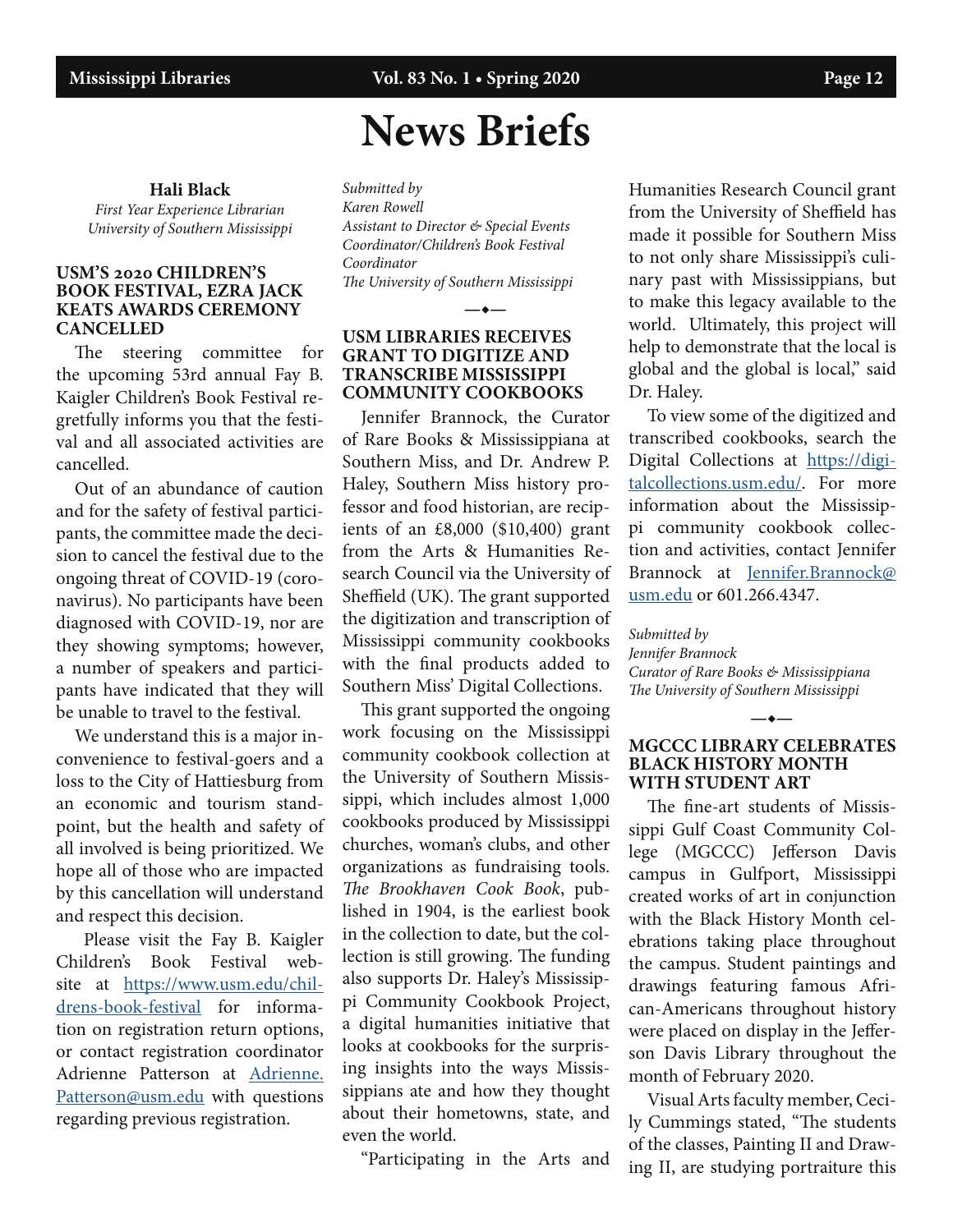

*Painting by Morgan Dingman MGCCC student painting featuring Jimi Hendrix*

semester, and Black History Month has been the perfect opportunity for them to practice drawing the face".

Cummings added that students were also able to share personal experiences with some of the subjects, stating that "after seeing a classmate's drawing of Malcolm X, another student revealed that he had known Malcolm when he was a young man. Though he [Malcolm] is best known as a passionate human rights activist, the student remembered him as quiet and reflective."

Fine Arts student Morgan Dingman of Gulfport chose to portray Jimi Hendrix. "I wanted to have a very colorful experience for the viewer. I approached painting this piece with an extremely delicate hand and an airy layering of colors.

I wanted to capture as much of Jimi's essence in this watercolor portrait as possible," Dingman said.

In regards to the partnership between MGCCC's Fine Arts Department and the Jefferson Davis Library, Cecily Cummings stated "The library has been a great advocate for the arts, displaying works by students year-round."

*Submitted by Shake DeLozier Librarian Mississippi Gulf Coast Community College*

**—◆—**

#### **MAKING IT WORK: ACCESSI-BILITY IN THE LIBRARY**

The Mississippi Gulf Coast Community College (MGCCC) Library, in partnership with the University of Southern Mississippi (USM) Gulf Coast Library hosted a half day mini conference on January 24, 2020 from 8:30 a.m. – 12 p.m. The event, *Making it Work: Accessibility in the Library*, was open to all library staff and faculty and featured three guest presenters: Jamie Stanfield, Science, Nursing and Health Librarian and Assistant Professor at USM Gulf Coast Library; Jamie Olson, Interpreter Training Technology instructor at MGCCC and religious programs director at the de l'Epee Deaf Center; and Aimee McGehee, Student Support Coordinator at MGCCC.

In her session "Graphic Medicine," Jamie Stanfield spoke of her work in the emerging genre of graphic medicine and health literacy and covered the benefits and potential pitfalls of adding graphic medicine materials to library collections. Jamie Olson presented "American Sign Language for Librarians," in which participants were instructed in basic signs that are helpful for those working with library patrons. Aimee McGehee guided participants through a dialogue on common accessibility issues and led group activities which sought to simulate the difficulties that special needs populations may experience in library settings.

Conference participants enjoyed breakfast and interactive presentations, which included games, questions, and group activities. Facilitator and host Shake DeLozier, MGCCC Librarian stated, "We really hope to make this an annual event. We want to continue to foster collaboration between all the Gulf Coast libraries." Regarding the mini-conference attendance, Jamie Stanfield noted, "It was great to see so many staff members attend, and the audience engagement was awesome!"

#### *Submitted by Jamie Stanfield Science, Nursing and Health Librarian The University of Southern Mississippi*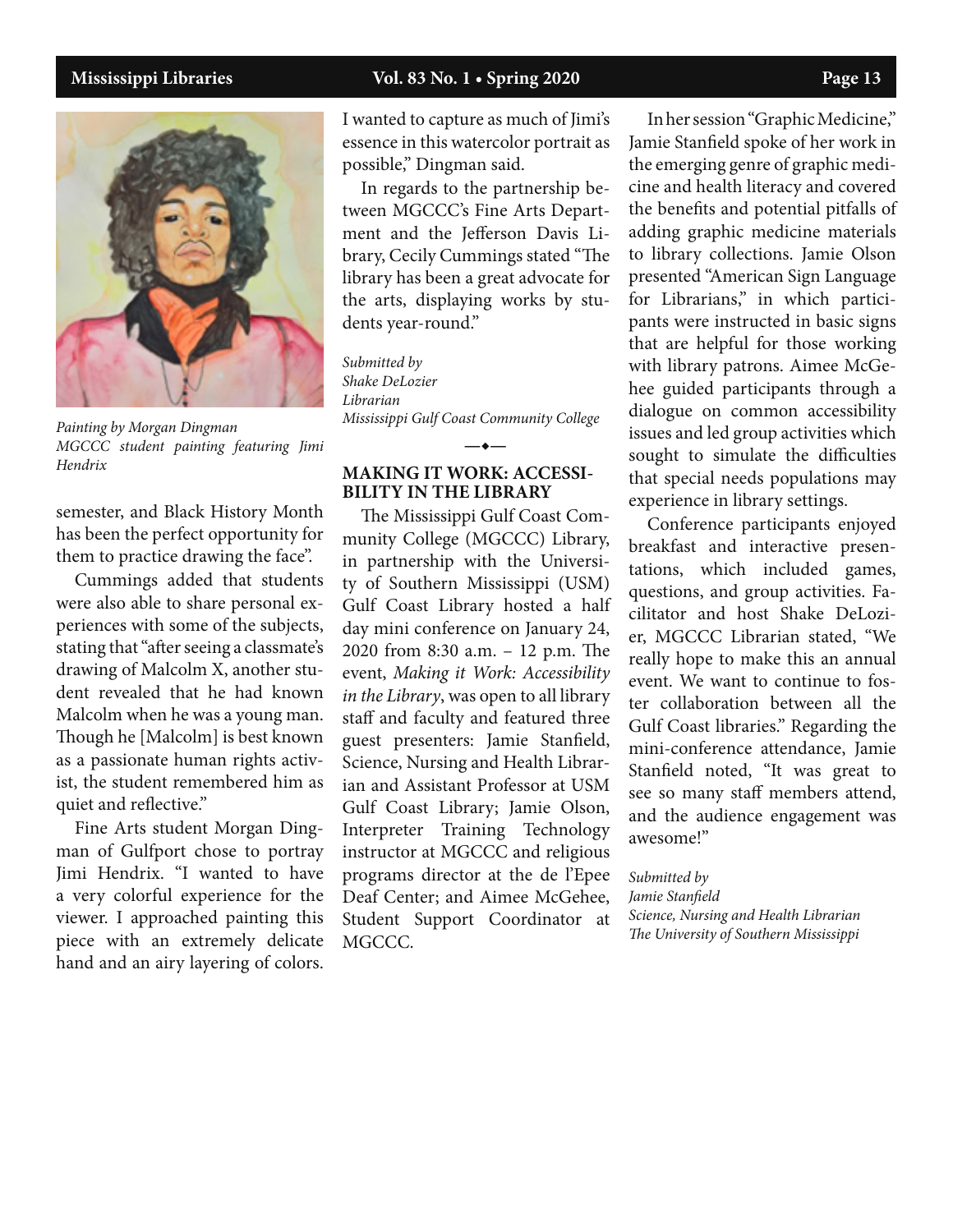# **People in the News**

<span id="page-14-0"></span>**Hali Black** *First Year Experience Librarian University of Southern Mississippi*

Hinds Community College Libraries has hired **John Sanders** as the Serials and Reference Librarian at the



McClendon Library on the Raymond Campus. Prior to joining the HCC team on December 2, 2019, Sanders spent 3 ½ years working in the Interlibrary Loan and Research & Instruction Departments at the

University of Mississippi Libraries. John also has 12 years of experience with the Lafayette County and Oxford Public Library. He earned his M.L.I.S. from the University of Alabama in August 2018.

**—◆—**

The Waynesboro-Wayne County Library staff were recently honored at the Waynesboro Lions Club Annual Banquet in December 2019. Library Director **Patsy Brewer** was presented with the Lions Club's Civil

Servant Award during the banquet. In addition to having served on the Board of the Mississippi Library Association, Brewer has served as the director of the Waynesboro-Wayne County Library facility since 1993, earning the library numerous state and national awards. Brewer was honored not only for her dedication to continuous library improvements, but also her extensive contributions to civic organizations and quality of life programs in Wayne County and the surrounding community.

## **Book Reviews**

**Michele Frasier-Robinson** *Education and Human Sciences Librarian University of Southern Mississippi*

#### **Floyd, John M.**

*The Barrens* Brandon, MS: Dogwood Press, 2018. 352 pp. \$24.95 (hardcover)

In our increasingly time-strapped society, short stories are so easy to read and recommend to library patrons. Since all of the characters and all the pieces of the plot in a single short story can be discovered in minutes instead of hours, most people will be able to squeeze in at least one in a day. Good short stories can be tricky to pull off without a skilled writer who can set a scene in paragraphs instead of pages, but we have one in John M. Floyd and his compilation of short stories, *The Barrens*.

John M. Floyd is an award-

winning Mississippi author who uses the South as a backdrop for many of his stories, such as the "Pit Stop," which takes place on the way to Starkville.

How short are the stories? Some of them are very brief, such as "Premonition" and "Flu Season," while others, such as "Rooster Creek" are lengthier.

There are thirty stories in *The Barrens*, most of which have been previously published in magazines and books like *Alfred Hitchcock's Mystery Magazine* and *Horror Library, Vol. 6*. The stories are typically suspenseful and usually have a mystery to solve. They also often come with a surprise ending. Although the works are short, Floyd is able to quickly introduce settings and characters, such as the criminal Elton Spivey who is determined to make a clean getaway after breaking out of prison in the story "Crow Mountain" to the lovelorn Ray Sanders who loves bikes and his coworker in the story "Flag Day." The titular work "The Barrens" is not published elsewhere and is a treat for people who like magical realism and a happy ending.

This book is recommended for libraries that have short story collections, Mississippi author collections, or patrons who like a quirky suspenseful mystery with great characterization, dialogue, and a twist at the end.

*Maya Berry Digital Librarian Northwest Mississippi Community College*

**—◆—**

#### **Lowe, Johnny, ed.**

*What Would Elvis Think?*  Clinton, Mississippi: Clinton Ink-Slingers, 2019. 227 pp. \$16.00 (paperback)